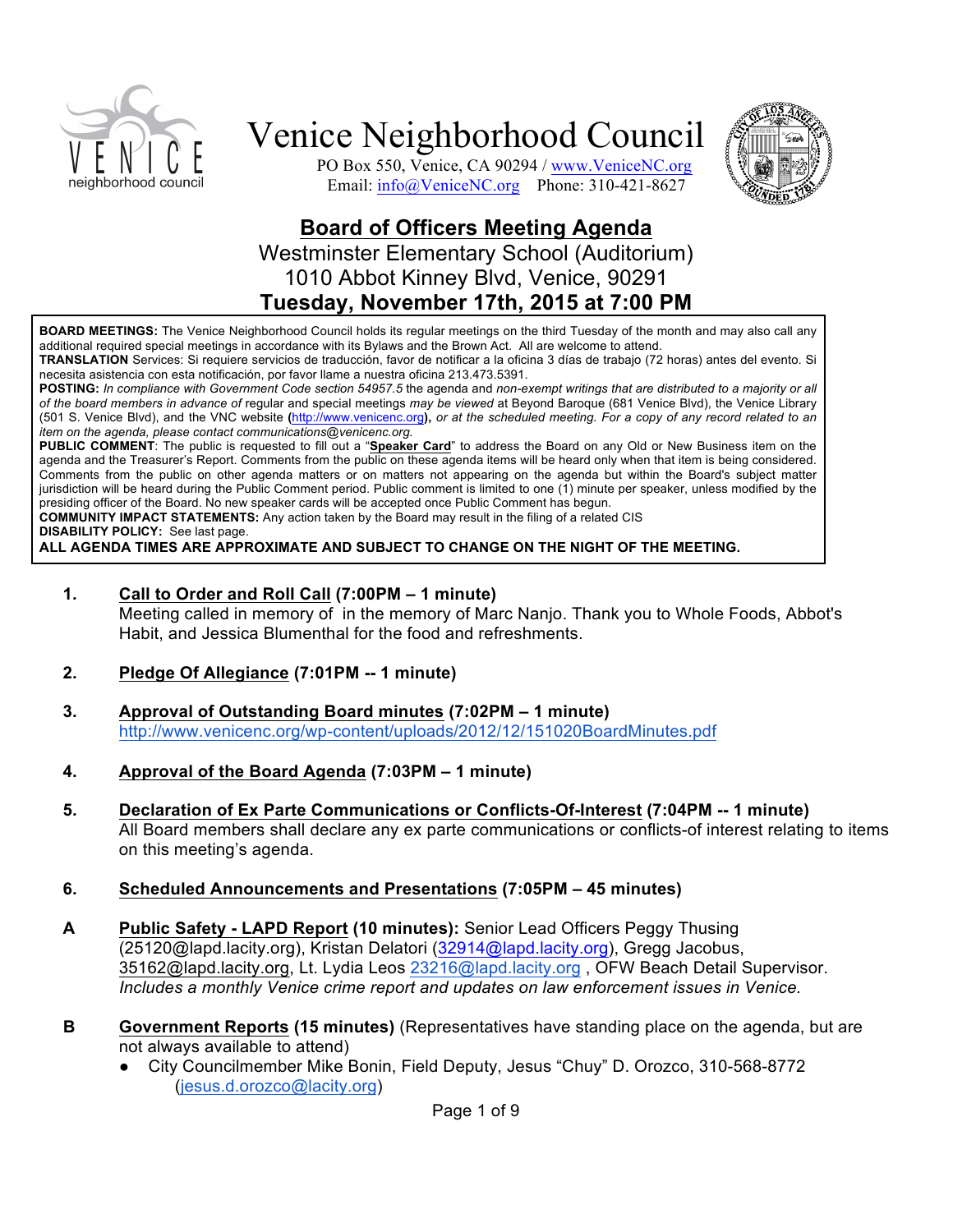



PO Box 550, Venice, CA 90294 / www.VeniceNC.org Email: info@VeniceNC.org Phone: 310-421-8627

- Congressman Ted Lieu, Representative Janet Turner, 310-496-9896 janet.turner@mail.house.gov
- State Senator Ben Allen, Representative Fernando Morales, 310-318-6994 (fernando.morales@sen.ca.gov)
- State Assemblyperson Autumn Burke, Rep Odysseus Bostick, 310-412-6400 (odysseus.bostick@asm.ca.gov)
- LA County Supervisor Sheila Kuehl Westside Field Deputy Rachel Zaiden, 213-974-3333 (rzaiden@bos.lacounty.gov)
- Mayor Eric Garcetti, Westside Deputy, Daniel Tamm, 213-978-0836 (Daniel.Tamm@Lacity.org)
- Ejiah Cooper Oakwood Rec Park Director, 310-452-7479 (ejiah.cooper@lacity.org)

### **C VNC Announcements (5 Minutes)**

- President Mike Newhouse (President@VeniceNC.org)
- Vice President Marc Saltzberg (VicePresident@VeniceNC.org)
- Westside Regional Alliance of Councils- Mike Newhouse, WRAC President, Marc Saltzberg, VNC Representatives. (Chair@westsidecouncils.org),
- Los Angeles Neighborhood Council Coalition (LANCC) Ivan Spiegel (Parliamentarian@VeniceNC.org)
- VNC Representative to DWP: Dede Audet
- Venice Chamber Of Commerce: Carl Lambert, President (carl@lambertinc.com)
- VNC Outreach Committee: Sylvia Aroth
- VNC Elections 2016: Ivan Spiegel

### **D Great Venice Toy Drive (3 Minutes)** Mariana Aguilar (thegreatvenicetoydrive@gmail.com)

THE GREAT VENICE TOY DRIVE HAS BEGUN! The VNC and Vera Davis McClendon Youth and Family Center are collecting new, unwrapped, non-violent toys from November 13, 2015 through December 17, 2015 at the following locations: (1) Abbot's Habit; (2) HUZZAH!; (3) Le Cellier Wine Bar & Restaurant; (4) Oscar's Cerveteca; (5) Superba Food & Bread; (6) the VNC booth at the Venice Farmers' Market (Fridays from 7:30 a.m. to 10:30 a.m.); and (7) the VNC's Board meetings on November 17 and December 15, 2015. (Make sure to look for the bin with the reindeer riding the bicycle!) Then, on Saturday December 19, 2015, the VNC and Vera Davis will give the toys away to kids at their annual free holiday festival at Oakwood Recreation Center from 10am-2pm. At the festival, children up to 16 years of age present with a parent or guardian will be able to select a toy. (First come, first served.) Santa will be available for photos. Kids will be able to engage in arts and crafts or play on a moon bounce or in the snow. There will be facepainting as well as a caricature artist and deejay. Food will be provided. Interested in helping, donating, sponsoring, sharing an idea, or having a collection bin at your company/place of employment? Contact thegreatvenicetoydrive@gmail.com.

**E Oakwood Advisory Board Announcement** (**5 minutes)** (Sue Kaplan chair.massandscale@venicenc.org)

Presentation by Ejiah Cooper, Director of the Oakwood Center, and Sage Alla Clemento, Cornerstone Theatre program of a community theatre production in Oakwood.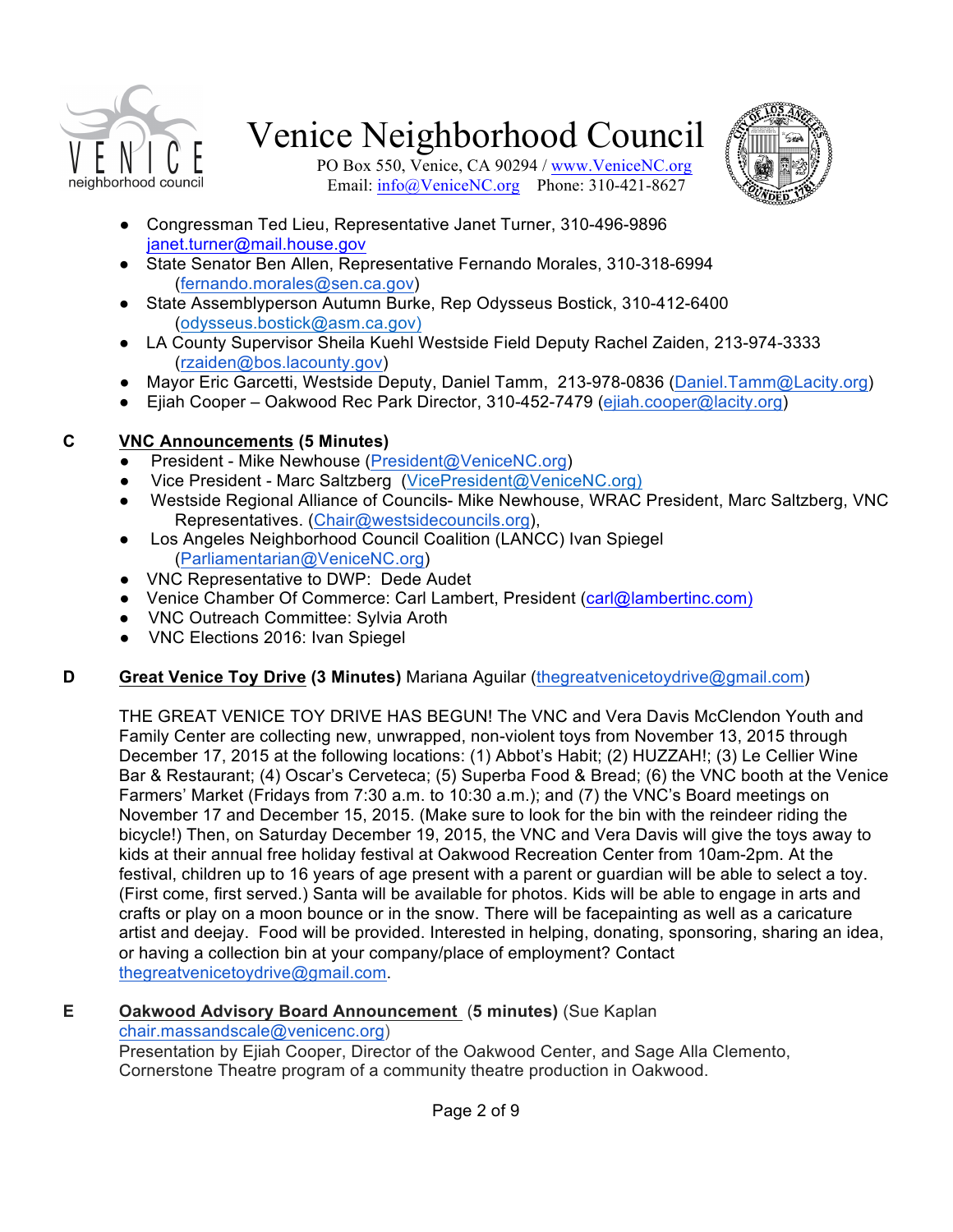

PO Box 550, Venice, CA 90294 / www.VeniceNC.org Email: info@VeniceNC.org Phone: 310-421-8627



**7. Treasurers Report (7:50PM - 3 minutes)** (Hugh Harrison on behalf of Budget & Finance Committee), (Treasurer@VeniceNC.org) [Discussion and possible action] **[EXHIBIT]**

**A MOTION:** The Venice Neighborhood Council approves the attached Monthly Expenditure Reports for October 2015.

#### **8. General Consent Calendar (7:54PM -- 1 minute)**

*[All agenda items on the Consent Calendar will pass when the Consent Calendar is approved. No discussion or Public Comment is allowed on any item. Items may be removed by any board member or stakeholder. Removed items will go to the end of the agenda and be treated as regular agenda items with discussion and public comment.]*

**A Promotion of Meals on Wheels in Venice** (Mike Newhouse president@venicenc.org) **[EXHIBIT]**

**MOTION:** The VNC is authorized to promote Meals on Wheels, which provides delivery of free meals to seniors and others in need, through its outreach channels, including the VNC website, email blasts, Farmers Market, etc. Attached is a flyer for that purpose.

**B Green Venice Festival** (Sylvia Aroth sylvia.aroth@venicenc.org)

**MOTION:** The VNC supports another Green Venice Festival in March of 2016. Details and budget to follow.

**C Holiday Bazaar on WIndward Plaza during month of December** (Melissa Diner melissa.diner@venicenc.org)

**MOTION:** The Venice Neighborhood Council strongly urges Recreation and Parks to fulfill their obligation in hosting at minimum quarterly curated artisan fairs including but not limited to: book fairs, vintage fairs, art fairs, holiday bazaars and well curated crafts that may not be permitted in artist stalls. Community partners will assist in fulfilling their obligation and testing this concept with a holiday bazaar held during the month of December at a time frame available on Windward Plaza.

**9. Land Use and Planning Committee (LUPC) Consent Calendar (7:55 PM -- 1 minute)**

*[All agenda items on the Land Use and Planning Committee (LUPC) Consent Calendar will pass when the LUPC Consent Calendar is approved. No discussion or Public Comment is allowed on any item. Items may be removed by any Board member or Stakeholder. Removed items will go to the end of agenda item 11. Land Use and Planning Committee and will be treated as regular LUPC agenda items, with discussion and public comment.]*

**A 659 Broadway, Oakwood Subarea,** RD1.5-1 zone, General Plan Land Use Plan designation: Low Medium II Residential, ZA-2014-411-CDP and AA-2014-4129-PMLA-CN and ENV-2014-4130-EAF, based on previously approved State CDP 5-14-0240, dated June 26, 2014, VCZSP compliance: DIR-2013-3891-VSO-MEL (for duplex)

CITY HEARING SCHEDULED FOR WEDNESDAY DECEMBER 9, 2015, CITY HALL

Project Description: for purposes of conversion of duplex to condos upon approval of PMLA for condo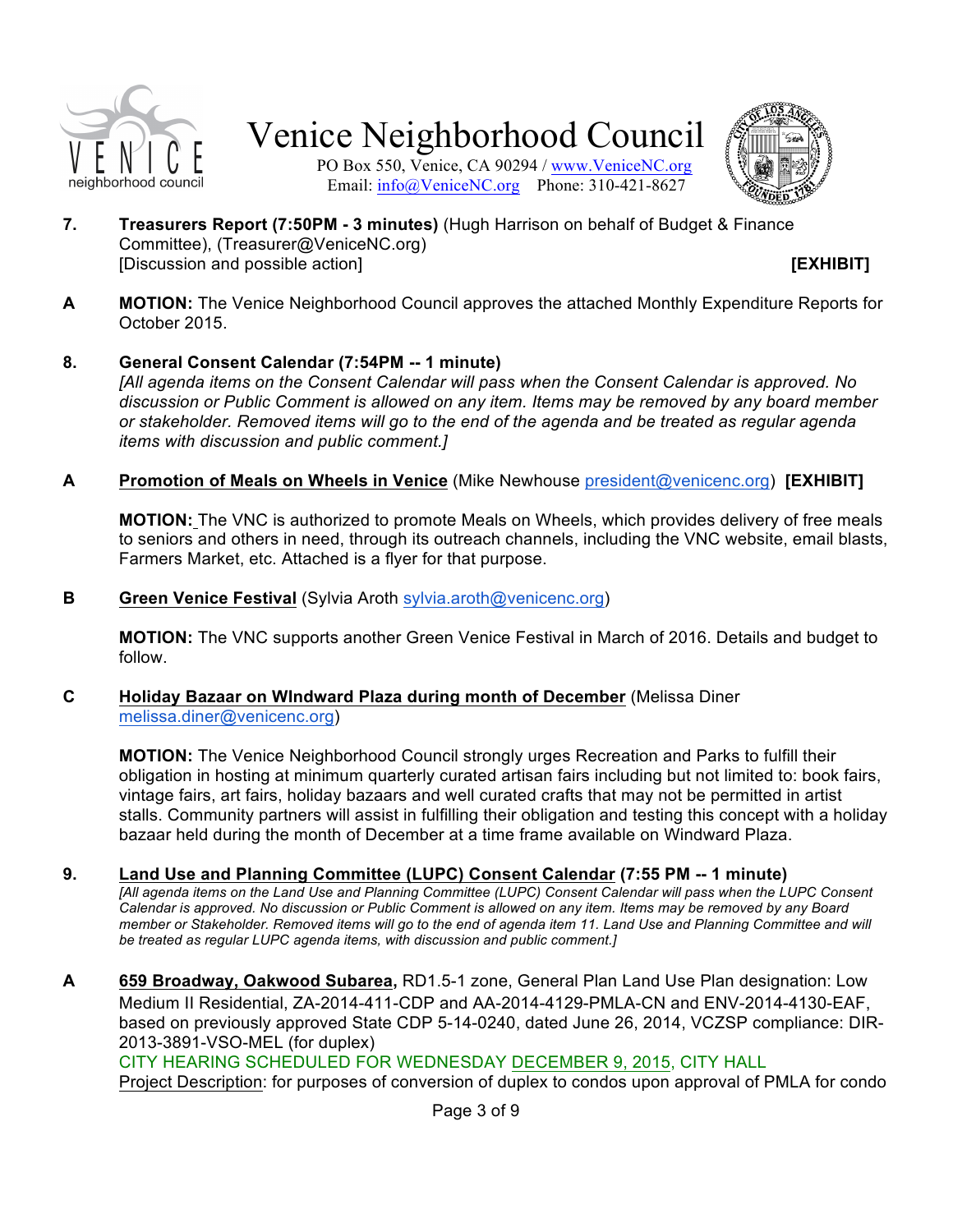

PO Box 550, Venice, CA 90294 / www.VeniceNC.org Email: info@VeniceNC.org Phone: 310-421-8627



#### conversion

Applicant: Robert Thibodeau for Lewis Futterman, Owner Recommended for approval by LUPC on 11-2-15: 6-0-0 (RR/RA)

#### **MOTION:**

The VNC Board *recommends approval* of the project as a "VNC De Minimis Project."

**B 14 Hurricane St & 16 Hurricane St** (these adjacent projects are exactly the same, with same owner), Marina Peninsula Subarea, R3-1 zone, Dual Permit Jurisdiction Coastal Zone, General Plan Land Use Plan designation: Multiple-Family Residential Low Medium II ZA-2015-0624-CDP-SPP and ENV-2015-625-CE and ZA-2015-0626-CDP-SPP and ENV-2015-627- CE (NOTE: ENV should be a MND that applies to both projects due to adjacent lots with common

ownership. When did demo of prior structures occur?)

VCZSP Compliance: SPP

http://www.venicenc.org/14-hurricane-st/

http://www.venicenc.org/16-hurricane-st/

CITY HEARING TOOK PLACE ON NOVEMBER 5, 2015

Project Description: construction of a 35' tall 3,995 sq ft SFD w/attached garage & roof deck, on a vacant 3,150 sq ft lot

Applicant: Camille Zeitouny for Bryan Domyan

LUPC Staff: Robert Aronson & Ramsey Daham

#### **1 MOTION:**

The VNC Board *recommends approval* of the project at 14 Hurricane St. as presented. Recommended for approval by LUPC on 11-2-15: 6-0-0 (RD/MK)

#### **2 MOTION:**

The VNC Board *recommends approval* of the project at 16 Hurricane St. as presented. Recommended for approval by LUPC on 11-2-15: 6-0-0 (RD/MK)

#### **C 15 Yawl St, Marina Peninsula Subarea,**, R3-1 zone, Dual Permit Jurisdiction Coastal Zone, General

Plan Land Use Plan designation: Multiple-Family Residential Low Medium II ZA-2015-1018-CDP-SPP and ENV-2015-1019-CE VCZSP compliance: SPP http://www.venicenc.org/15-yawl-st/ CITY HEARING TOOK PLACE ON NOVEMBER 12, 2015 Project Description: construction of a 28' tall, 3,048 sq ft SFD on a vacant lot Applicant: Douglas Pierson for Carol & Roy Doumani LUPC Staff: Maury Ruano Recommended for approval by LUPC on 11-2-15: 5-0-0 (MR/MK)

#### **MOTION:**

The VNC Board *recommends approval* of the project as presented.

Page 4 of 9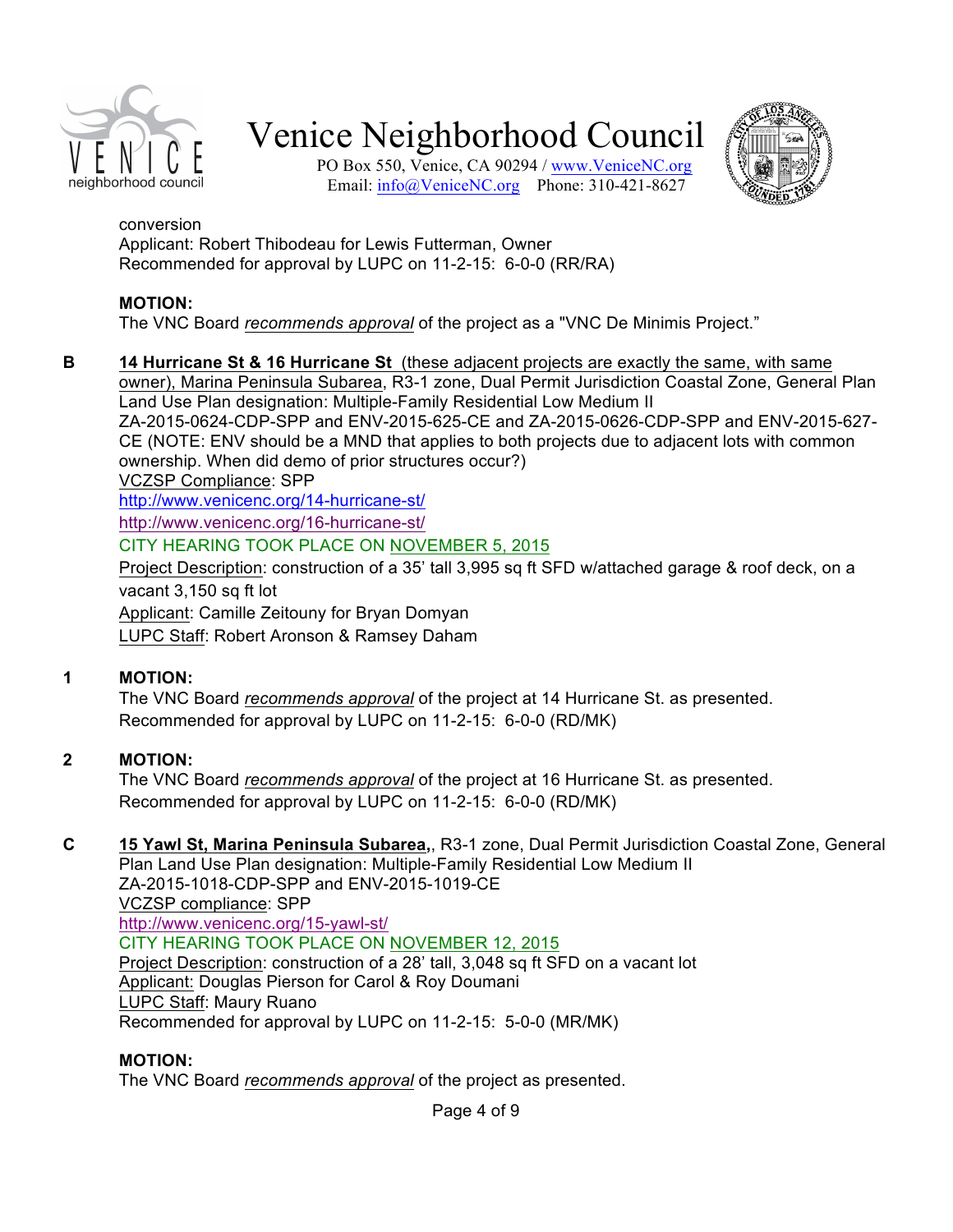

PO Box 550, Venice, CA 90294 / www.VeniceNC.org Email: info@VeniceNC.org Phone: 310-421-8627



**D 548 Rose Ave, Oakwood Subarea,** C4-1 zone, General Plan Land Use Plan designation: Community Commercial Area of Special Interest—Oakwood Community Commercial Area (Rose Avenue between  $4<sup>th</sup>$  and  $7<sup>th</sup>$  Avenues, to be used for residential, neighborhood retail and services, personal services, and small scale businesses oriented to the local community) ZA-2015-487-CDP and ENV-2015-488-CE and DIR-2014-4480-VSO-MEL VCZSP Compliance: VSO CITY HEARING TOOK PLACE ON OCTOBER 29, 2015 Project Description: demo of existing SFD & construction of a 30' tall 3,217 sq ft SFD with 622 sq ft

attached garage & 760 sq ft of decks/balconies, on a 5,606 sq ft lot Applicant: Thomas Carson LUPC Staff: Mark Kleiman Recommended for approval by LUPC on 10-26-15: 7-0-0 (RR/MM)

#### **MOTION:**

The VNC Board *recommends approval* of the project as presented.

**E 232 Linnie Canal, Venice Canals Subarea,** RW1-1-O zone, Dual Permit Jurisdiction Coastal Zone, General Plan Land Use Plan designation: Single-Family Residential Low Medium I ZA-2015-0637-CDP-SPP-MEL and ENV-2015-638-CE VCZSP compliance: SPP CITY HEARING TOOK PLACE ON NOVEMBER 12, 2015 Project Description: Mello Determination and demo of (E) SFD & construction of a 30' tall SFD on a 2,849 sq ft lot

Applicant: Kaitlin Vining for Zach Freedman LUPC Staff: Mehrnoosh Mojallali Recommended for approval by LUPC on 10-26-15: 7-0-0 (MM/RA)

#### **MOTION:**

The VNC Board *recommends approval* of the project as presented.

**F 714 Flower Ave, Oakwood Subarea,** RD1.5-1 zone, General Plan Land Use Plan: Multiple-Family Residential Low Medium II

ZA-2015-0859-CDP and ENV-2015-860-CE and DIR-2014-3891-VSO VCZSP Compliance: VSO

CITY HEARING TOOK PLACE ON NOVEMBER 12, 2015

Project Description: demo of detached garage & accessory structures & construction of a 24' 6" tall 3,089 sq ft single-family SFD w/attached garage & roof deck, in conjunction with continued occupancy of (E) 2nd SFD, both sited on a 5,792 sq ft lot Applicant: Jelena Erceg for Mark Werb LUPC Staff: Maury Ruano Recommended for approval by LUPC on 11-2-15: 6-0-0 (MR/RA)

Page 5 of 9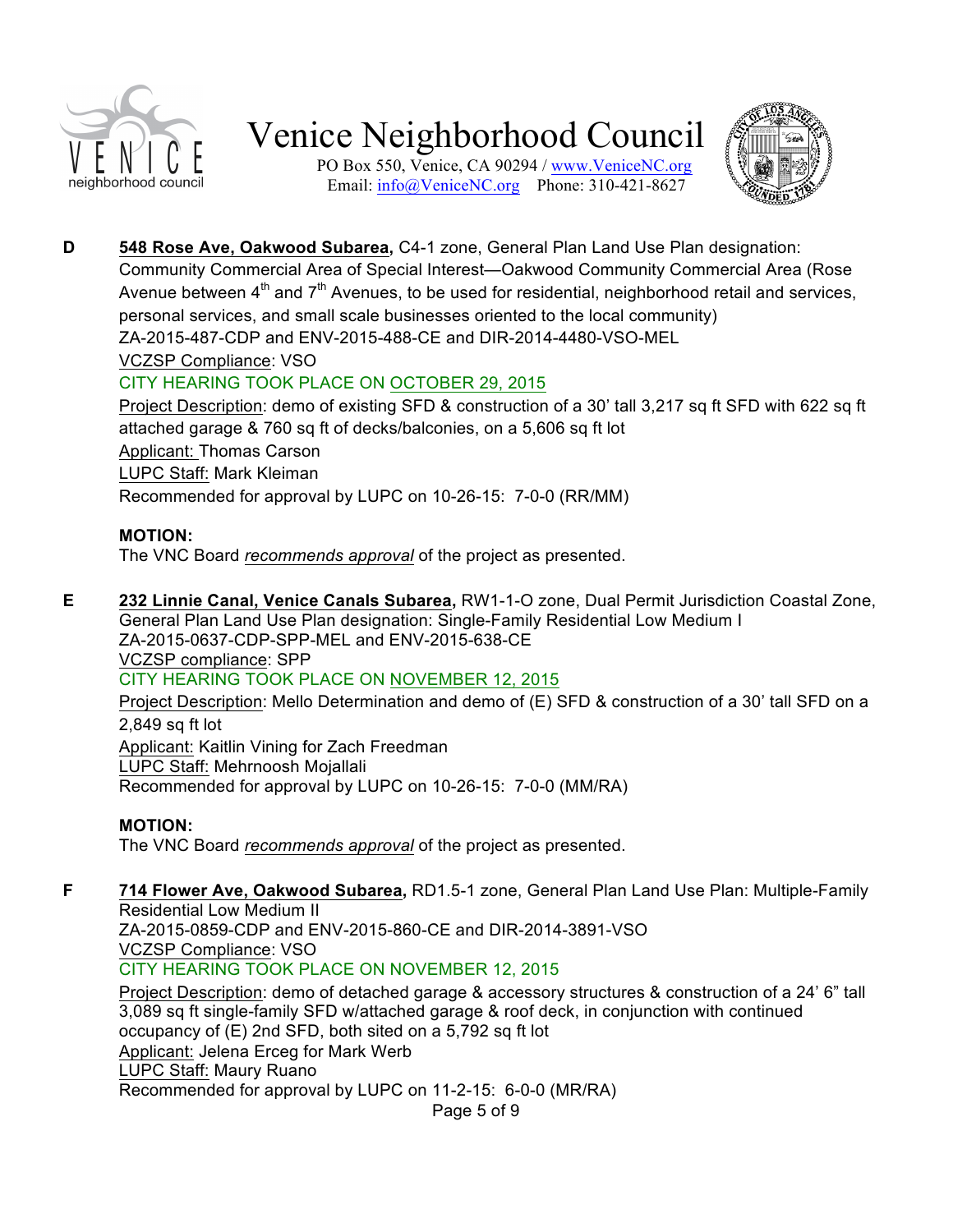

PO Box 550, Venice, CA 90294 / www.VeniceNC.org Email: info@VeniceNC.org Phone: 310-421-8627



#### **MOTION:**

The VNC Board *recommends approval* of the project as presented.

- **10. Announcements & Public Comment on items not on the Agenda (7:56PM -- 10 minutes)** *[No more than 1 minute per person – no Board member announcements permitted]*
- **11. Old Business** *[Discussion and possible action]*
- **12. LUPC (8:06PM – 50 minutes)** Robin Rudisill on behalf of LUPC, (Chair-lupc@VeniceNC.org) *[Discussion and possible action]*

#### NORTH VENICE SUBAREA

**A 201 Ocean Front Walk, North Venice Subarea, (15 minutes)** C1-1 zone, Dual Permit Jurisdiction Coastal Zone, General Plan Land Use Plan designation: Artcraft Commercial ZA-2015-2582-CDP-ZAA-SPP-MEL and ENV-2015-2583-EAF VCZSP Compliance: SPP *http://www.venicenc.org/201-ocean-front-walk/* CITY HEARING NOT YET SCHEDULED Project Description: renovation of existing 3,500 sq ft Israel Levin Jewish Federation Community Center to a height of 35' and total sq ft of 4,543, including  $2^{nd}$  story addition of administrative offices, construction of a third story with 1 residential unit, and waiver of the loading zone requirement for an institutional building, with 3 on-site parking spaces Applicant: Dana Sayles, Three6IXTY

LUPC Staff: Gabriel Ruspini

Recommended for approval by LUPC on 10-26-15: 7-0-0 (RA/MR)

#### **MOTION:**

The VNC Board *recommends approval* of the project, with ground floor, community center use of 2,199 sq ft, and with second floor 1,122 sq ft of administrative office use and with a 1,222 sq ft residential unit; with 3 on site parking spaces and 5 in lieu parking fees waived due to this being a charitable organization and as the earthquake destruction of the  $2^{nd}$  floor was an extraordinary event and thus a parking requirement for the  $2<sup>nd</sup>$  floor as an addition should not be a factor; and with a waiver of the loading zone as the side street, Ozone, can be used instead of the alley.

**B 1346 Abbot Kinney, North Venice Subarea, (15 minutes)** C2-1-O-CA zone, General Plan Land

Use Plan designation: Commercial Artcraft DIR-2015-2967-CDP-SPP and ENV-2015-2968-CE VCZSP Compliance: SPP *http://www.venicenc.org/1346-abbot-kinney-blvd/*

CITY HEARING TOOK PLACE ON OCTOBER 26, 2015

Project Description: Change of use of 2,621 sq ft of (E) 3,590 sq ft Artist-In-Residence to a salon (commercial use), while maintaining 605 sq ft of Artist-in-Residence use within an (E) 2-story building

Page 6 of 9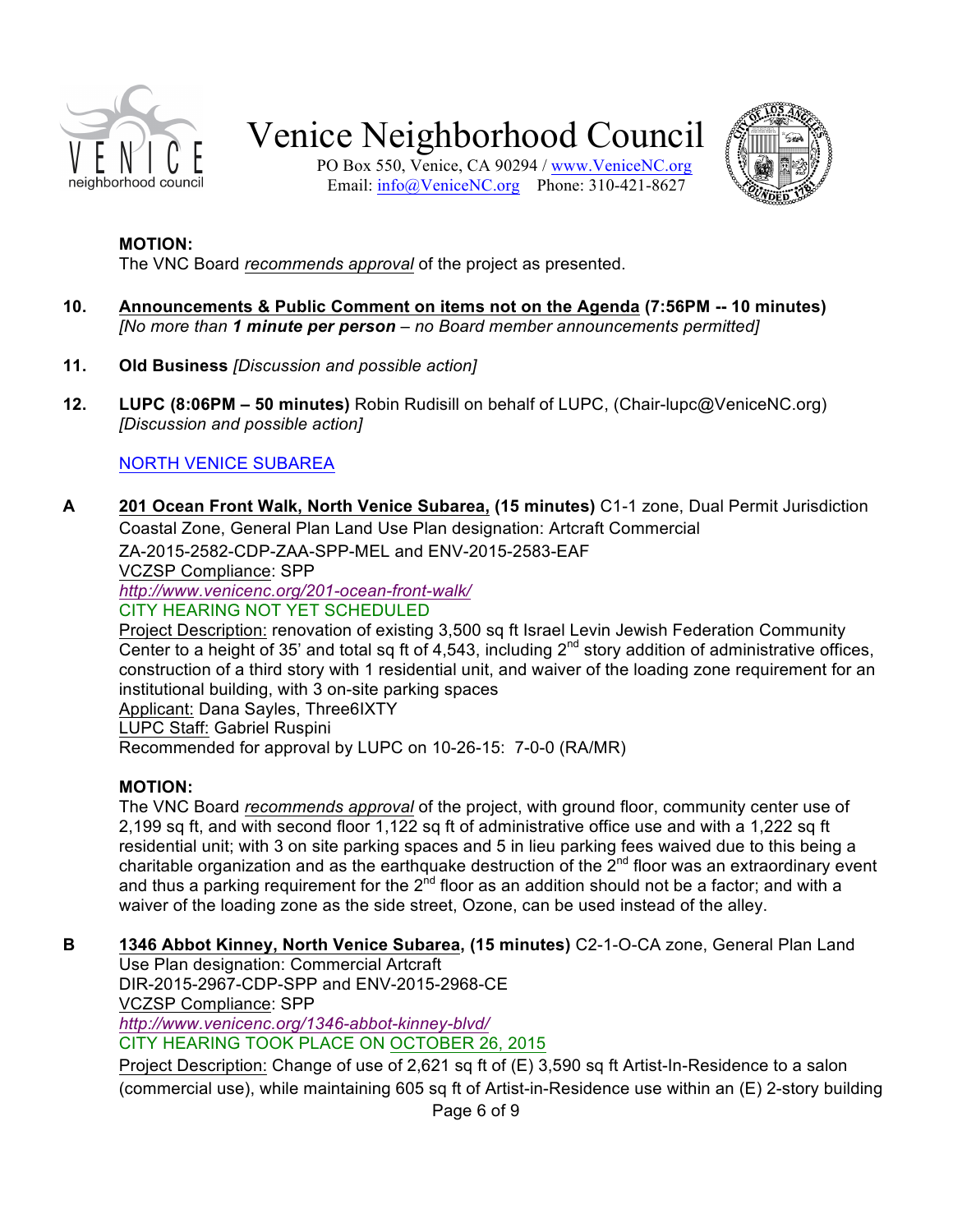

PO Box 550, Venice, CA 90294 / www.VeniceNC.org Email: info@VeniceNC.org Phone: 310-421-8627



w/attached garage, & minor improvements consisting of the alteration of a rear wall and the application of new plaster Applicant: Jeff Allsbrock, Standard LLP, for Kadi D. Lee, AW Enterprises LLC LUPC Staff: Ramsey Daham Recommended for denial by LUPC on 11-2-15: 3-2-1 (RA/MK)

#### **MOTION:**

The VNC Board *recommends denial* of the project as it is inconsistent with the certified Land Use Plan and because there is a question re. whether this project meets the definition of a change in intensity of use in order to allow payment of in lieu fees for purposes of meeting parking requirements.

#### MARINA PENINSULA SUBAREA

**C 14-16 Washington Blvd ("Mercedes' Grille/Bin 73"), Marina Peninsula Subarea, (10 minutes)**  C4 zone, Dual Permit Jurisdiction Coastal Zone, General Plan Land Use Plan designation: Community Commercial

 ZA-2014-4330-CUB and ENV-2014-4331-CE VCZSP Compliance: n/a as only for CUB *http://www.venicenc.org/14-16-washington-blvd-mercedes-grille-bin-73/* CITY HEARING NOT YET SCHEDULED Project Description: Renewal & upgrade of CUB Applicant: Alex Campbell for Mercedes LUPC Staff: Ramsey Daham Recommended for approval by LUPC on 11-2-15: 3-1-2 (RD/MR)

#### **MOTION:**

The VNC Board *recommends approval* of the CUB, with daily closing hours of midnight for the patio and 2 am for the indoor part of the restaurant.

#### OAKWOOD SUBAREA

**D 334 Sunset Ave, Oakwood Subarea, (10 minutes)** M1-1 zone, General Plan Land Use Plan designation: Limited Industry, Returned by Adcom for hearing with Owner in attendance ZA-2015-88-CDP-SPP and ENV-2015-89-CE VCZSP Compliance: SPP *http://www.venicenc.org/334-sunset-ave/* CITY HEARING TOOK PLACE ON OCTOBER 22, 2015 Project Description: Demo 3 light manufacturing buildings & construct 30' tall, 6,000 sq ft building with 21 parking spaces, located on a 6,003 sq ft lot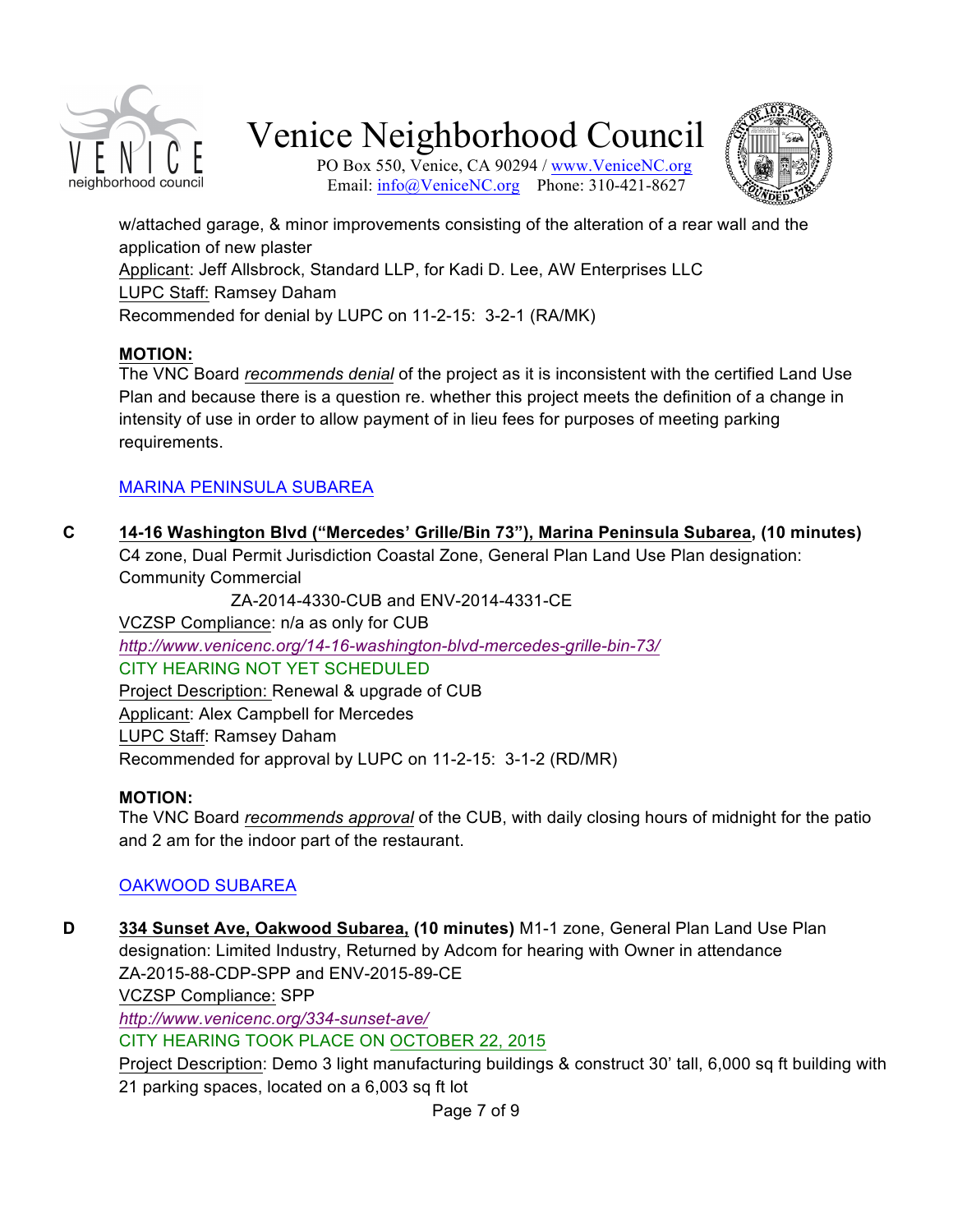

PO Box 550, Venice, CA 90294 / www.VeniceNC.org Email: info@VeniceNC.org Phone: 310-421-8627



Applicant: Anthony Biedul LUPC Staff: Mark Kleiman & Robin Rudisill Recommended for approval by LUPC on 10-26-15: 4-3-0 (RA/RD)

#### **MOTION:**

The VNC Board *recommends approval* of the project, with 6,000 sq ft of light manufacturing use, providing 17 actual parking spaces and 16 bike spaces (equivalent of 4 parking spaces), with a maximum height of 30' with a varied roofline

**E 693-695 Santa Clara Ave, Oakwood Subarea, (5 minutes)** RD1.5-1 zone, General Plan Land Use Plan designation: Multiple-Family Residential Low Medium II

ZA-2015-88-CDP and ENV-2015-89-CE and DIR-2014-2359-VSO

VCZSP Compliance: VSO

*http://www.venicenc.org/693-695-santa-clara-ave/*

CITY HEARING TOOK PLACE ON OCTOBER 29, 2015

Project Description: demo of existing 491 sq ft dwelling unit & detached garage, construction of a detached 497 sq ft  $2^{nd}$  dwelling unit, & a 2,296 sq ft addition to the existing SFD, resulting in a 29' 10"tall, 3,431 sq ft residence, on a 5,198 sq ft lot

Applicant: Jaime Massey

LUPC Staff: Gabriel Ruspini

Recommended for approval by LUPC on 11-2-15: 6-0-0 (GR/RA)

### **MOTION:**

The VNC Board *recommends approval* of the project for the demo of the existing 491 sq ft dwelling unit & detached garage, construction of a detached 497 sq ft 2nd dwelling unit, & a 1,430 sq ft addition to the existing SFD, resulting in a 2-story, 27' 3" tall, 3,200 sq ft SFD, with 5 parking spaces provided; with the condition that the existing VSO # 2359 be revised to reflect the above changes to the project and noting that the original approved VSO was issued in error.

**13. New Business (9:05PM – 3 minutes)**

*[Discussion and possible action]*

#### **14. Board Member Comments on subject matters within the VNC jurisdiction (9:08PM - 5 minutes)**

**15. Adjourn (approx. 9:13)**

| List of Venice Neighborhood Council Committees & Chairs - Volunteers Welcome |                 |                  |            |
|------------------------------------------------------------------------------|-----------------|------------------|------------|
| Administrative                                                               | Mike Newhouse   | Communications   | Jed Pauker |
| Arts                                                                         | Eduardo Manilla | Discussion Forum | Joe Murphy |